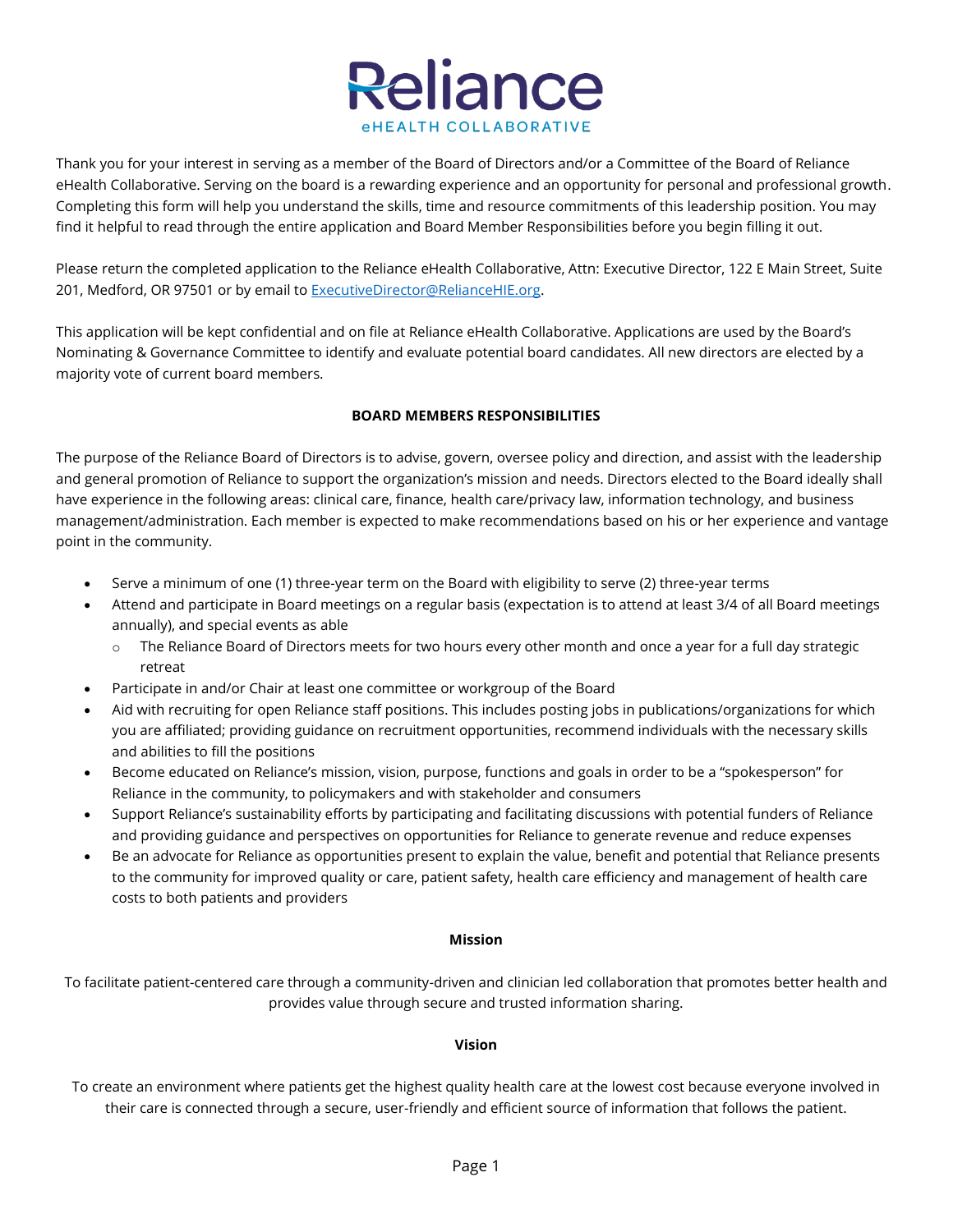

## **Guiding Principles**

Patient-centered Trusted, neutral third-party Stakeholders compete on services, not on technology Community-driven, community benefit Secure and trusted information sharing Influence improvements in efficiency, quality and cost Provide value to patients, providers and payors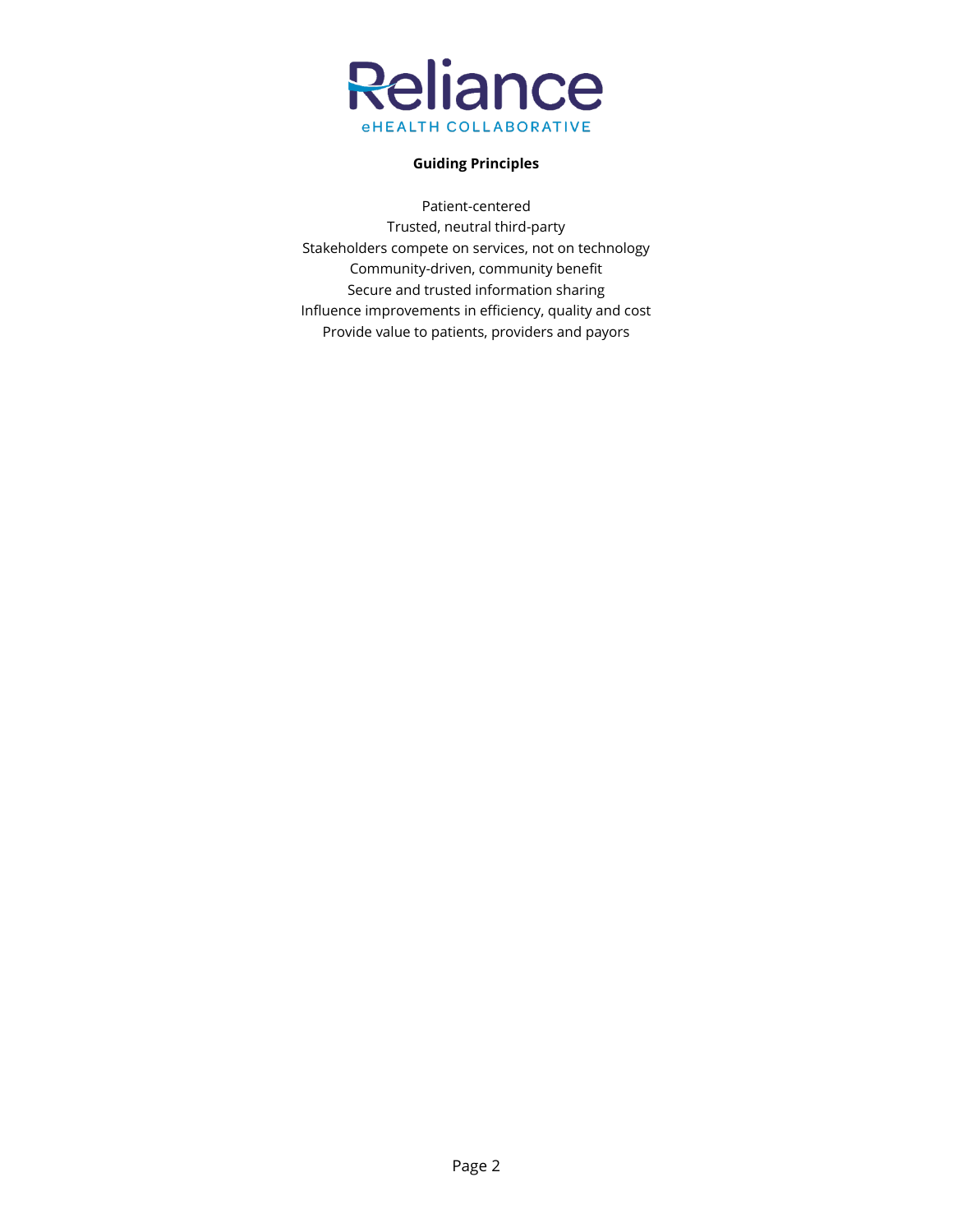

### **BOARD AND COMMITTEE MEMBER CANDIDATE INFORMATION**

| Application for Board Membership                                                                                                                                                                                                                      | Application for Committee Membership                                                                                    |  |
|-------------------------------------------------------------------------------------------------------------------------------------------------------------------------------------------------------------------------------------------------------|-------------------------------------------------------------------------------------------------------------------------|--|
| Name:<br><u> 1989 - Andrea Barbara, amerikan personal dan personal dan personal dan personal dan personal dan personal dan</u>                                                                                                                        |                                                                                                                         |  |
| Position/Title:<br><u> 2008 - Andrea Andrew Maria (h. 1888).</u>                                                                                                                                                                                      |                                                                                                                         |  |
| Organization/Company:                                                                                                                                                                                                                                 | <u> Alexandria de la contrada de la contrada de la contrada de la contrada de la contrada de la contrada de la c</u>    |  |
| Industry/Profession:<br><u> Alexandria de la contrada de la contrada de la contrada de la contrada de la contrada de la contrada de la c</u>                                                                                                          |                                                                                                                         |  |
| Organization/Company Address:                                                                                                                                                                                                                         | <u> The Communication of the Communication of the Communication of the Communication of the Communication of the Co</u> |  |
| City:                                                                                                                                                                                                                                                 | State: ______________________                                                                                           |  |
| Telephone:                                                                                                                                                                                                                                            |                                                                                                                         |  |
| Number of Years with Organization/Company:                                                                                                                                                                                                            |                                                                                                                         |  |
| <b>Educational Background:</b>                                                                                                                                                                                                                        | <u> 1989 - Johann Stoff, amerikansk politiker (d. 1989)</u>                                                             |  |
|                                                                                                                                                                                                                                                       |                                                                                                                         |  |
| Work History:<br><u> 1989 - Johann Stoff, deutscher Stoffen und der Stoffen und der Stoffen und der Stoffen und der Stoffen und der Stoffen und der Stoffen und der Stoffen und der Stoffen und der Stoffen und der Stoffen und der Stoffen und d</u> |                                                                                                                         |  |
|                                                                                                                                                                                                                                                       |                                                                                                                         |  |
|                                                                                                                                                                                                                                                       |                                                                                                                         |  |
| Community Membership or Activities:                                                                                                                                                                                                                   |                                                                                                                         |  |
|                                                                                                                                                                                                                                                       |                                                                                                                         |  |
|                                                                                                                                                                                                                                                       |                                                                                                                         |  |

If this is an application for Committee membership which Committees are you interested in:

Finance Committee

Additional Committees of the Board are expected to convene in 2021.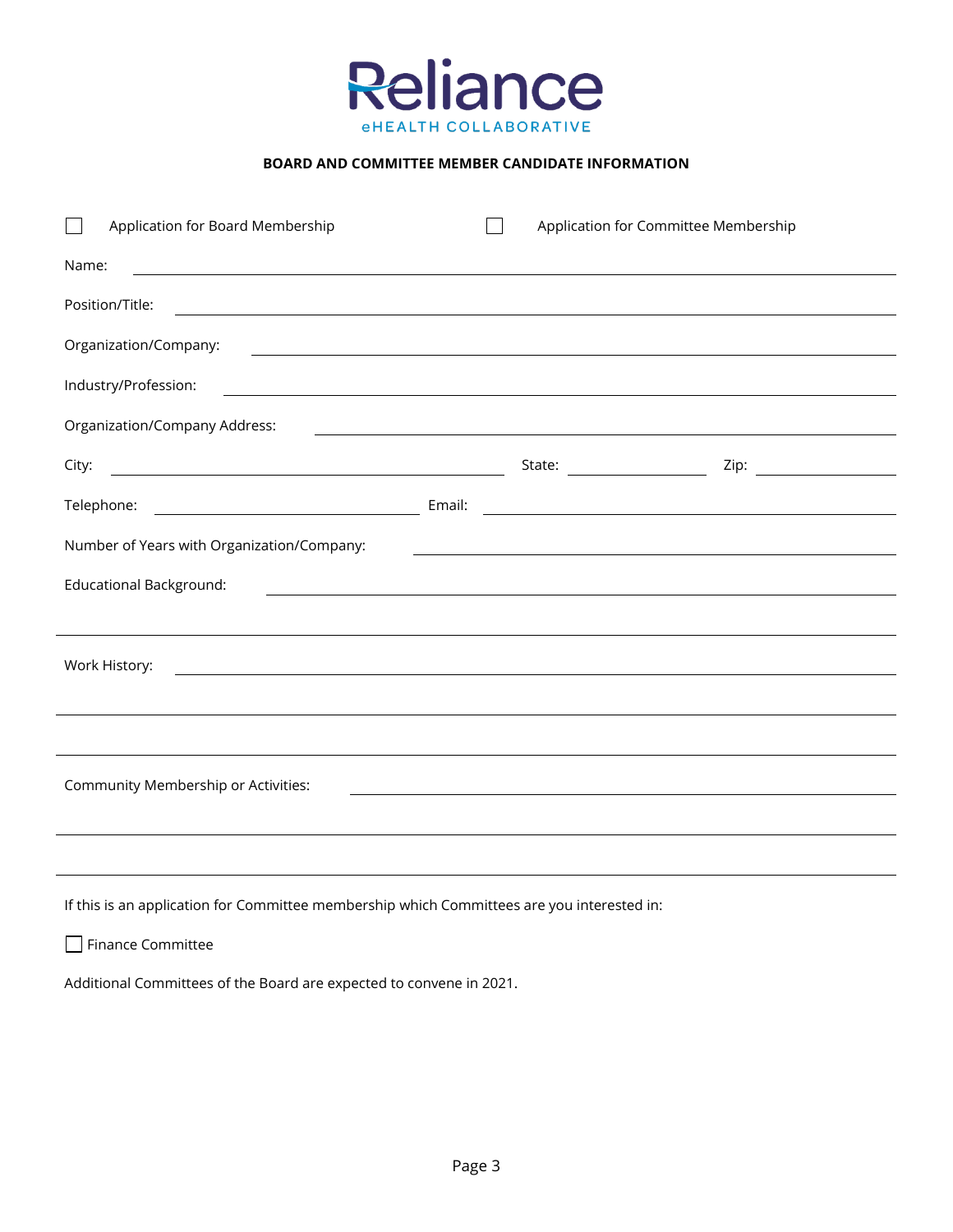

1. If selected, how do you feel you could contribute to the success of the Board or Committee?

2. What do you hope to gain for the experience of serving on the Board or Committee?

To better assist us in meeting our affirmative action objective, we would appreciate information about your gender identity and background. This information is optional and is used for data collection only. Under state and federal law, this information may not be used to discriminate against you. Thank you for your participation.

| <b>Gender Identity:</b>                                                                                            | <b>LGBTQ</b>                                                                            |  |  |  |
|--------------------------------------------------------------------------------------------------------------------|-----------------------------------------------------------------------------------------|--|--|--|
| Race/Ethnicity:<br>African American/Black<br>Caucasian / White<br>(Select One)<br>Native Hawaiian/Pacific Islander | American Indian/Alaskan Native<br>Asian<br>Hispanic/Latino<br>Multiracial / Multiethnic |  |  |  |
| <b>Disability:</b>                                                                                                 |                                                                                         |  |  |  |
| <b>FOR NOMINATING COMMITTEE USE</b>                                                                                |                                                                                         |  |  |  |
| Application Received by the Executive Director                                                                     |                                                                                         |  |  |  |
| Application Sent to Nominating Committee                                                                           | Date:                                                                                   |  |  |  |
| Application Reviewed by Nominating Committee                                                                       | Date:                                                                                   |  |  |  |
| Application Reviewed by Board of Directors                                                                         | Date:                                                                                   |  |  |  |
| Action Taken by the Board:                                                                                         |                                                                                         |  |  |  |
|                                                                                                                    |                                                                                         |  |  |  |
|                                                                                                                    |                                                                                         |  |  |  |